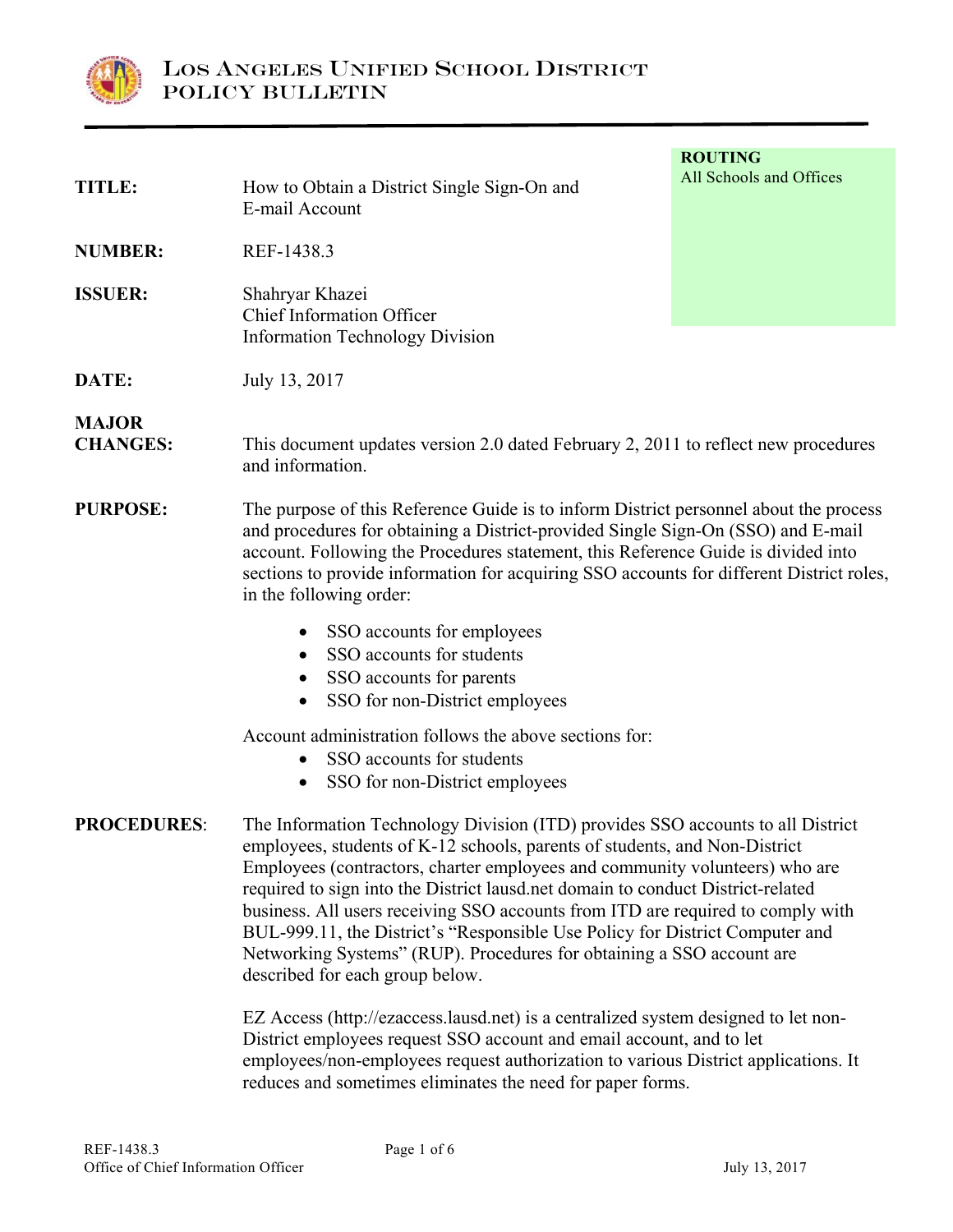

 The SSO Self-Service and Account Management (SSAM) website is used for password resets by users, and account managers, and is located at https://mylogin.lausd.net. Passwords for SSO/e-mail accounts are valid for 180 days after either the account is activated or after each password reset. An expired password will prevent users from accessing District applications. Password resets should not exceed 3 attempts in a 24 hour period in order to avoid issues with logging into Google Apps and Office 365.

# SSO ACCOUNTS FOR EMPLOYEES

 All active District employees automatically get an SSO account and an accompanying email account, which can be activated and managed by visiting the SSAM Console. Employees need to verify with their Human Resource (HR) representative that their assignment has started. Employees will answer questions to verify their identity and select a security image. The e-mail address will be the employee's SSO account name plus the domain (e.g. user.name@lausd.net). E-mail may be accessed using a web browser at https://mailbox.lausd.net. More information about ways to access e-mail can be found at http://achieve.lausd.net/Page/2127.

 If the employee experiences difficulty using the SSAM Console, they may request assistance by contacting the ITD Customer Support Services Center (IT Help Desk) at http://helpdesk.lausd.net or (213) 241-5200. IT Help Desk personnel will ask for 1) employee number, 2) user account and 3) response to security questions.

District SSO accounts for employees are disabled after ITD receives an automated notification that the employee no longer works for the District or a request by an Administrator is received. If an account is disabled in error, the employee may request the account be re-enabled by contacting the IT Help Desk. For contact options, please go to http://achieve.lausd.net/Page/286.

 It is recommended that employees log into their e-mail at least once a week to avoid missing a notification e-mail informing them of the upcoming password expiration date. The notification e-mail is sent daily starting 14 days from the expiration of the password. Failure to reset password prior to expiration, will impact ability to access District applications (i.e. MiSiS, LRP, Welligent, etc.).

## SSO ACCOUNTS FOR STUDENTS

All active District students, have an account provisioned upon enrollment. Students may activate new SSO accounts by visiting the SSO Console at https://mylogin.lausd.net. Each student's e-mail account can be activated and managed by the student, and the principal may designate a school employee to manage students' accounts as the school's e-mail sub-administrator (see SSO ACCOUNT ADMINISTRATION FOR STUDENT ACCOUNTS).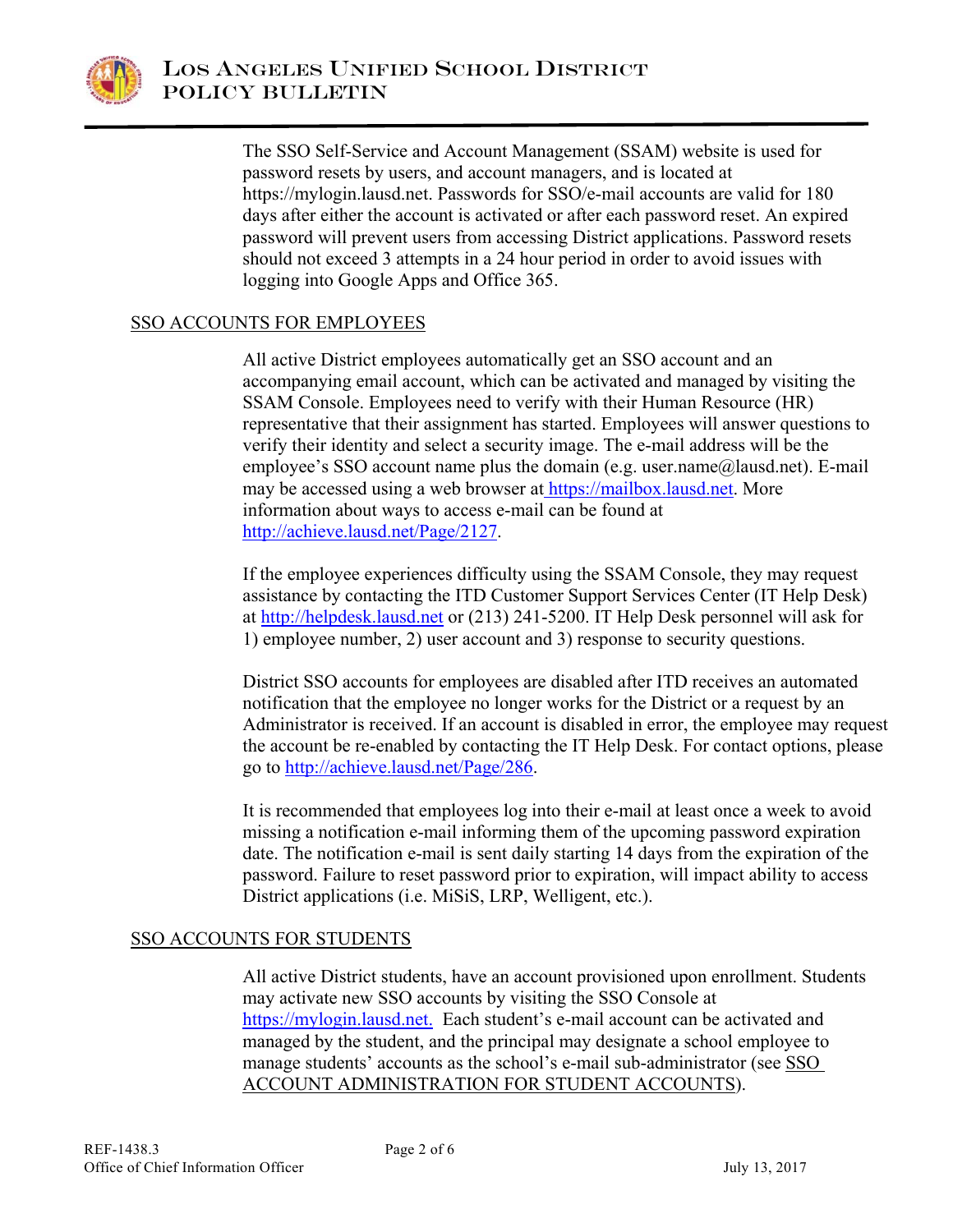

 Students will use their birthdate, student ID number and a unique 4-digit personal identification number (PIN) – distributed by the school – to activate and set up their account. Please note: a valid RUP must be on file at the school site in order to distribute a PIN to the student. Further details regarding this process as well as accessing student PINs is available for teachers and school administrators at http://tinyurl.com/ssoreset.

 All student account passwords expire every 180 days. In order to avoid interruptions in instruction it is recommended that teachers and administrators remind students to change their passwords 2-3 weeks before the end of each semester (before winter break and end of school for elementary schools).

### SSO ACCOUNTS FOR PARENTS

Parents of active LAUSD students can optionally sign up for a District SSO account in order to gain access to their children's academic information via the Parent Portal at https://passportapp.lausd.net/parentaccess/. Accounts can be activated by parents via the self-service portal at https://mylogin.lausd.net/. A personal email address is required to register for a District account. A guide for resetting a password as a parent can be obtained at http://achieve.lausd.net/Page/10470 (Resetting an LAUSD Account). The guide is available in both English and Spanish.

## SSO ACCOUNT REQUEST FOR NON-DISTRICT EMPLOYEES

 Contractors, charter school & non-public school (NPS) employees or non-public agency (NPA) providers, and authorized community volunteers, can request an SSO account to access District applications or systems, such as MiSiS and Welligent, and to log onto computer workstations in office locations, including the Beaudry building and Local District Offices. A District email account can also be requested along with the SSO account, if necessary.

 A Non-District Employee SSO account and the optional email account can be requested on-line using EZ Access. An e-mail account with the domain from the Non-District employee's organization (i.e. @mycharter.org or @privateschool.org) is required for registration.

To obtain an SSO Account:

- 1. Go to https://ezaccess.lausd.net and click on "EZ Access for Non-LAUSD/Charter Employees"
- 2. Click on "I do not have Single Sign-On Account"
- 3. Complete the information in all required fields
- 4. An automated e-mail will be sent out to the SSO Site Administrator requesting approval with a CC to the e-mail address provided on the application form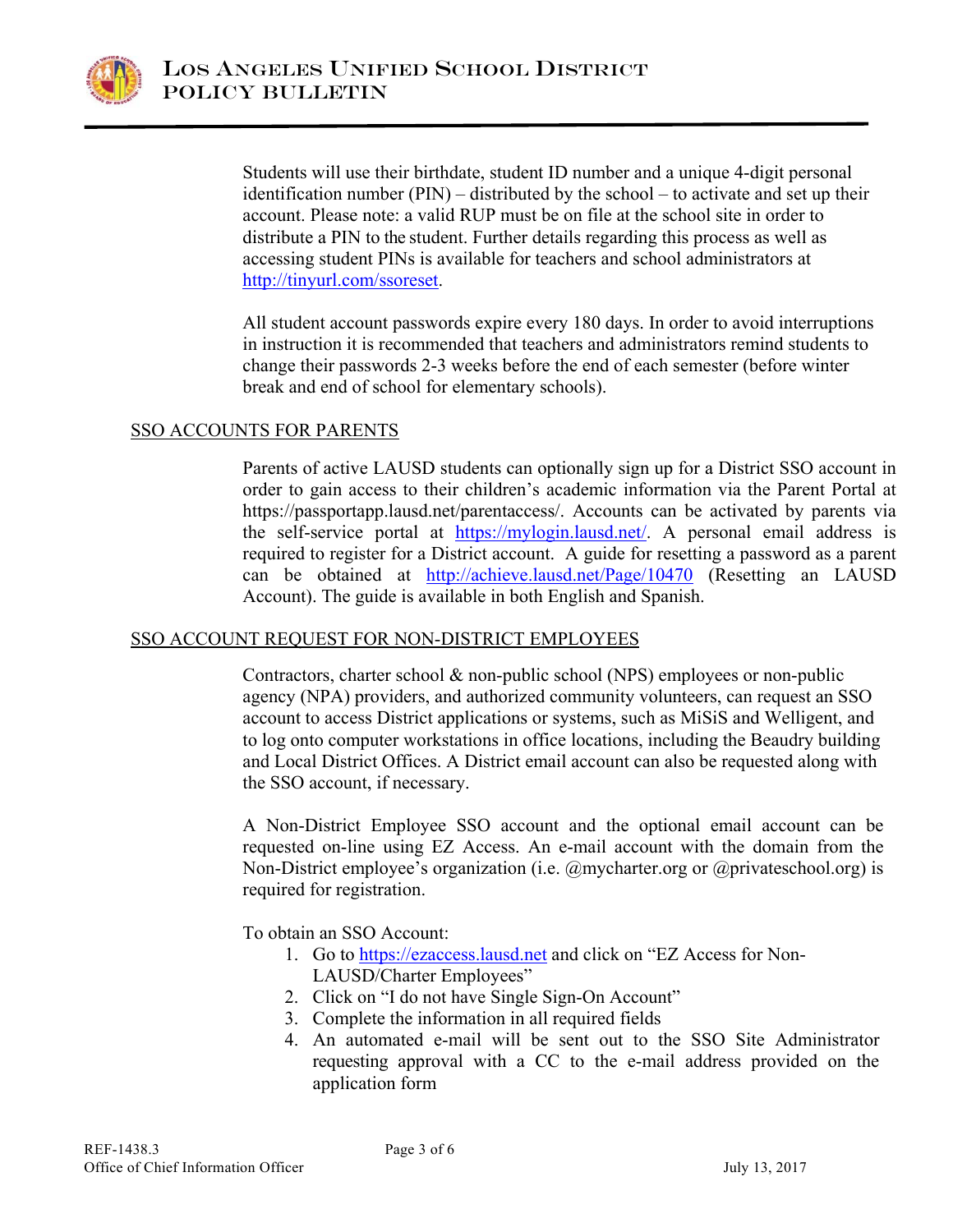

5. A subsequent email will be sent with further instructions once the account has been approved and processed

To check the status of the request:

- 1. Return to the EZ Access page
- 2. Indicate whether or not you have been an LAUSD employee
- 3. Indicate whether or not you have an existing Single Sign-On account
- 4. Select "Check Status of EZ Access Request."
- 5. Complete the four (4) fields with the same information provided in your application.
- 6. Press "CHECK ACCOUNT"
- 7. The status of your current request will appear below

Non-District employee accounts are valid for either one (1) year from the date they are created or the expiration of the contract with the District, whichever comes first. The SSO system will send a notification of impending account expiration.

### **It is the responsibility of the SSO Site Administrator to immediately notify the IT Help Desk at http://helpdesk.lausd.net or call (213) 241-5200 if the account requires termination prior to the scheduled expiration date.**

### SSO ACCOUNT ADMINISTRATION

Principals can designate District employees to manage student accounts for their specific school as an e-mail administrator (see below). Department managers and administrators can apply to become approvers for Non-District Employees for their specific location (site administrator) via EZ Access (see below). Account administration is performed via the SSAM Console.

#### SSO ACCOUNT ADMINISTRATION FOR STUDENT ACCOUNTS

 By default, the principal is designated as the school's e-mail sub-administrator. To change the designation to another school employee, follow the instructions below.

Designating a Student SSO Account Sub-administrator

- 1. The principal or administrator can download the School E-mail Sub-Administrator User ID Authorization Request form from https://ezaccess.lausd.net (if not already assigned as the approver).
- 2. The employee being designated as the sub-administrator completes the online form
- 3. The school principal endorses the request by approving the online form

 When this request is processed, additional privileges will be added to the SSO account of the sub-administrator. The school sub-administrator can log into the SSAM Console to perform the following functions: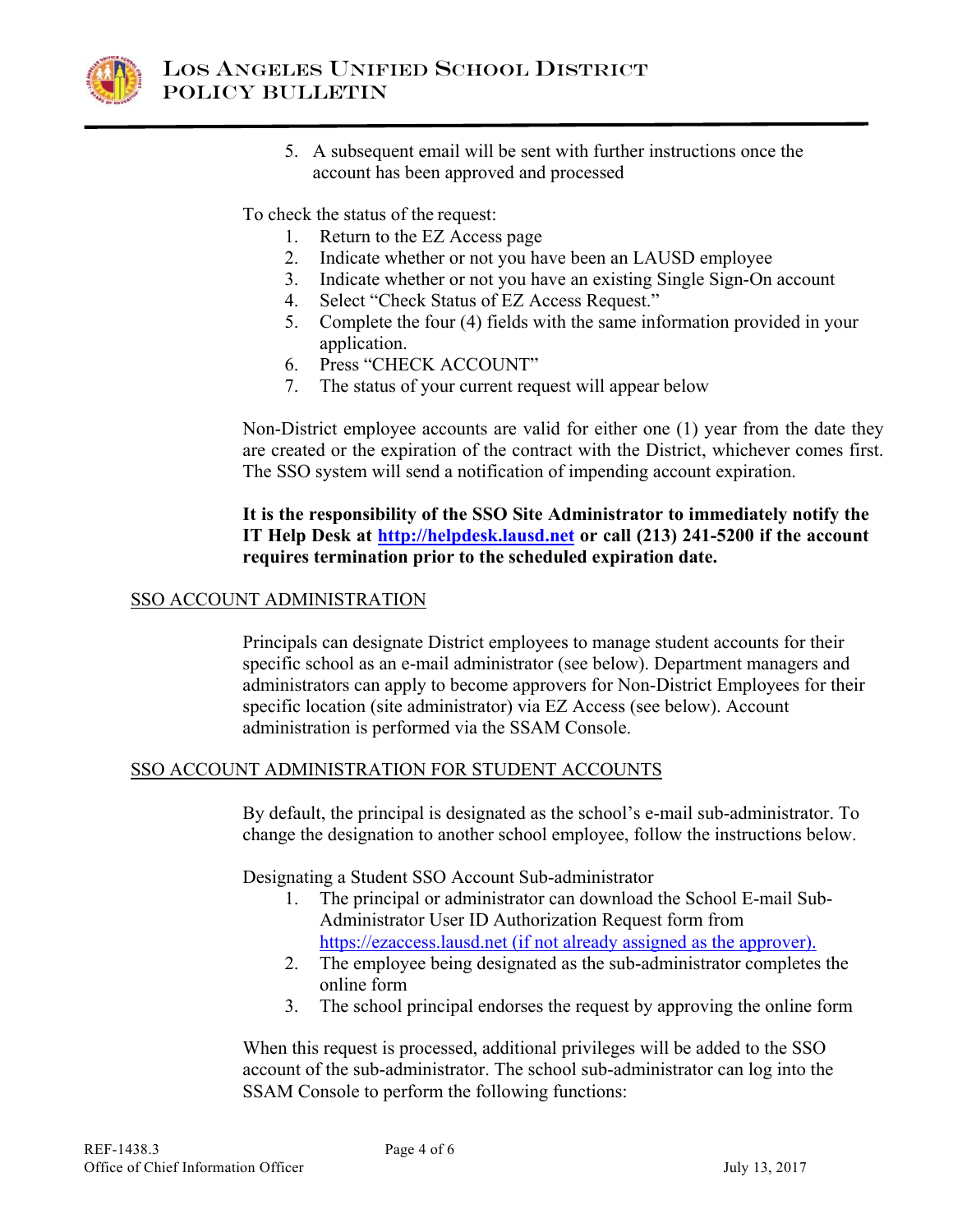

- 1. Reset forgotten passwords when the student is unable to use selfservice
- 2. Reset locked accounts when the student is unable to use self-service
- 3. Disable accounts when parents do not allow the student Internet access in school, or for an administrative reason

### SSO SITE ACCOUNT ADMINISTRATION FOR NON-DISTRICT EMPLOYEE

A registered Site Administrator and site location are required in order to process nonemployee SSO requests. The role of Site Administrator requires a hard paper copy to be processed by ITD, with at least one (1) first level approver per site. LAUSD offices using contractors (non-employees) must designate a District employee as a Site Administrator for each branch office to approve or deny such requests. A Site Administrator may assign up to three (3) additional site approvers. No SSO account requests can be submitted for a District location until the process below is completed.

To begin, the identified Site Administrator will:

- 1. Go to the EZ Access site (https://ezaccess.lausd.net)
- 2. Download the EZ Access Quick Start Guide and the EZ Access Site Administrator request form
- 3. Follow the instructions on the form to complete the application

 Once the applications have been processed, the Site Administrator will receive an email notification. The Site Administrator may then setup and verify the site information on the EZ Access website and begin managing SSO requests for the location. Site administrators should login at least once a day to view pending requests from requestors at their site. ITD Security will then review these requests. All requests processed by ITD each day will be available the next day for self-activation.

 From the EZ Access site (https://ezaccess.lausd.net) SSO Site Administrators and Approvers can:

- Lookup SSO account requests
- Approve/deny SSO account application requests
- Manage site access
- Set up roles
- $\bullet$  Lookup site information

#### COMPROMISED ACCOUNTS

When a District account is identified as compromised, action is taken by the technical team to lock down the account preventing or limiting the user's access to District resources (i.e. email, MiSiS, BTS). The affected user must open a service request with the ITD Helpdesk in order to regain access to their District account. The user will be required to reset their password and take a short Cyber Security training session prior